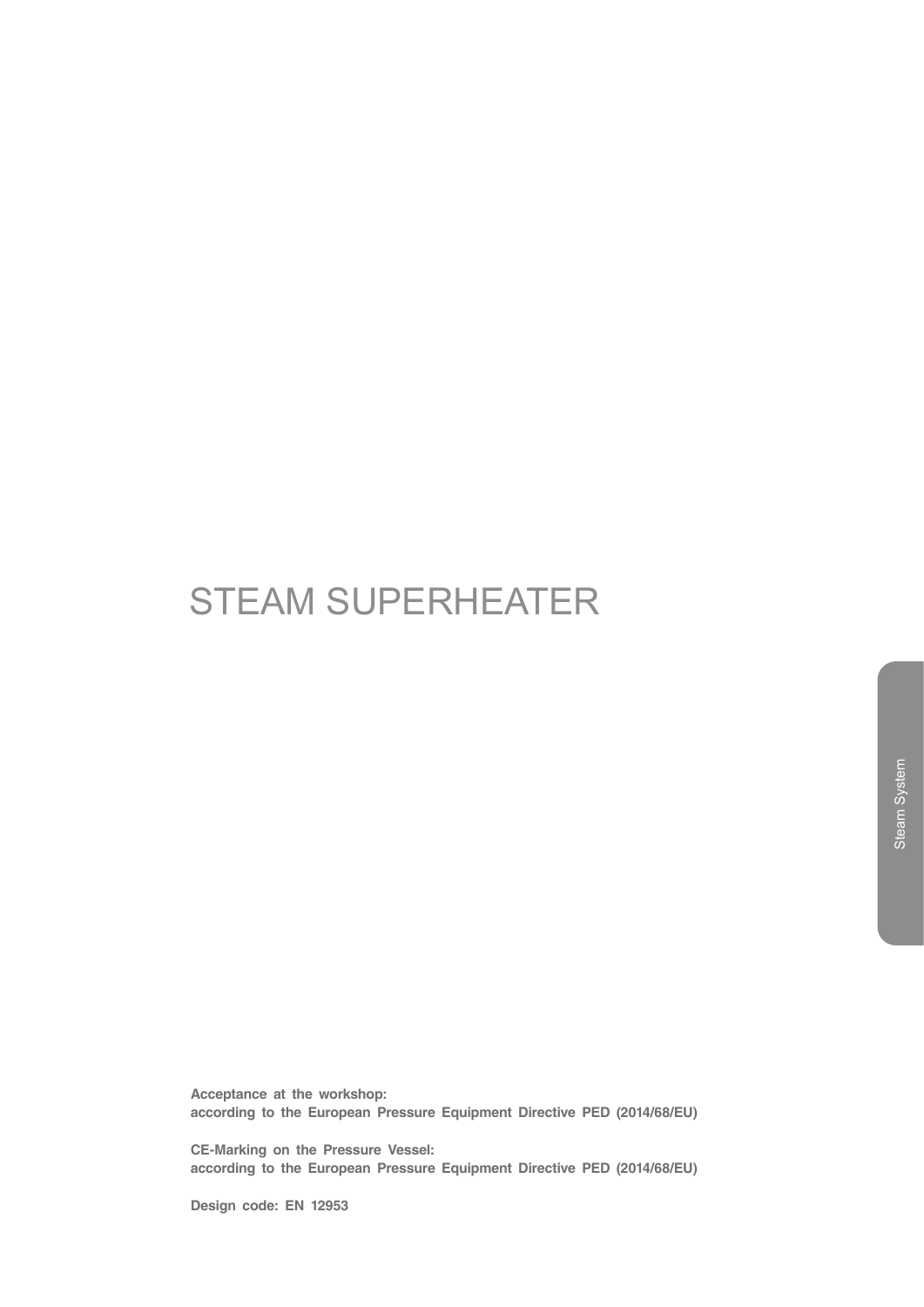# Designation of the steam superheater

The steam superheater allows to superheat steam produced by the boiler to temperatures above the saturation point at design pressure.

The superheater is basically a heat exchanger made of bent coils combined on one panel. It is installed onto the rotary chamber of the boiler. The superheater is connected on the heating side to the gas path of the boiler after the second flue. Gases having given up their energy in the superheater return to the third flue of the boiler.

On the heated side the superheater is connected to the source of saturated steam produced by the boiler. Steam circulates inside coils, gets overheated, and is supplied to the user.

Superheating temperature can be adjusted to maintain it at a specified level at operation in the specified load range. Regulation can be performed either by controlling the gas flow at the superheater inlet or by admixing saturated steam to superheated steam using a three-way valve.

# **Boiler**

*Steam boiler with capacity of 25 tons of steam per hour complete with superheater*

## Superheater operation

High-temperature gases from second flue  $\left( \mathbf{1}\right)$  enter damper chamber  $(2)$ . Depending on the damper position gases are directed either back to the third flue of boiler  $(3)$ , or to the gas outlet of superheater  $(4)$ . Coils  $(5)$ , are provided in the superheater and saturated steam coming from the boile passes through these coils. When travelling through coils, steam is heated to the required temperature by gases of the second flue.

Superheaters can also be manufactured without a damper chamber.



- Gasses outlet
- Coil



### **Steam superheater**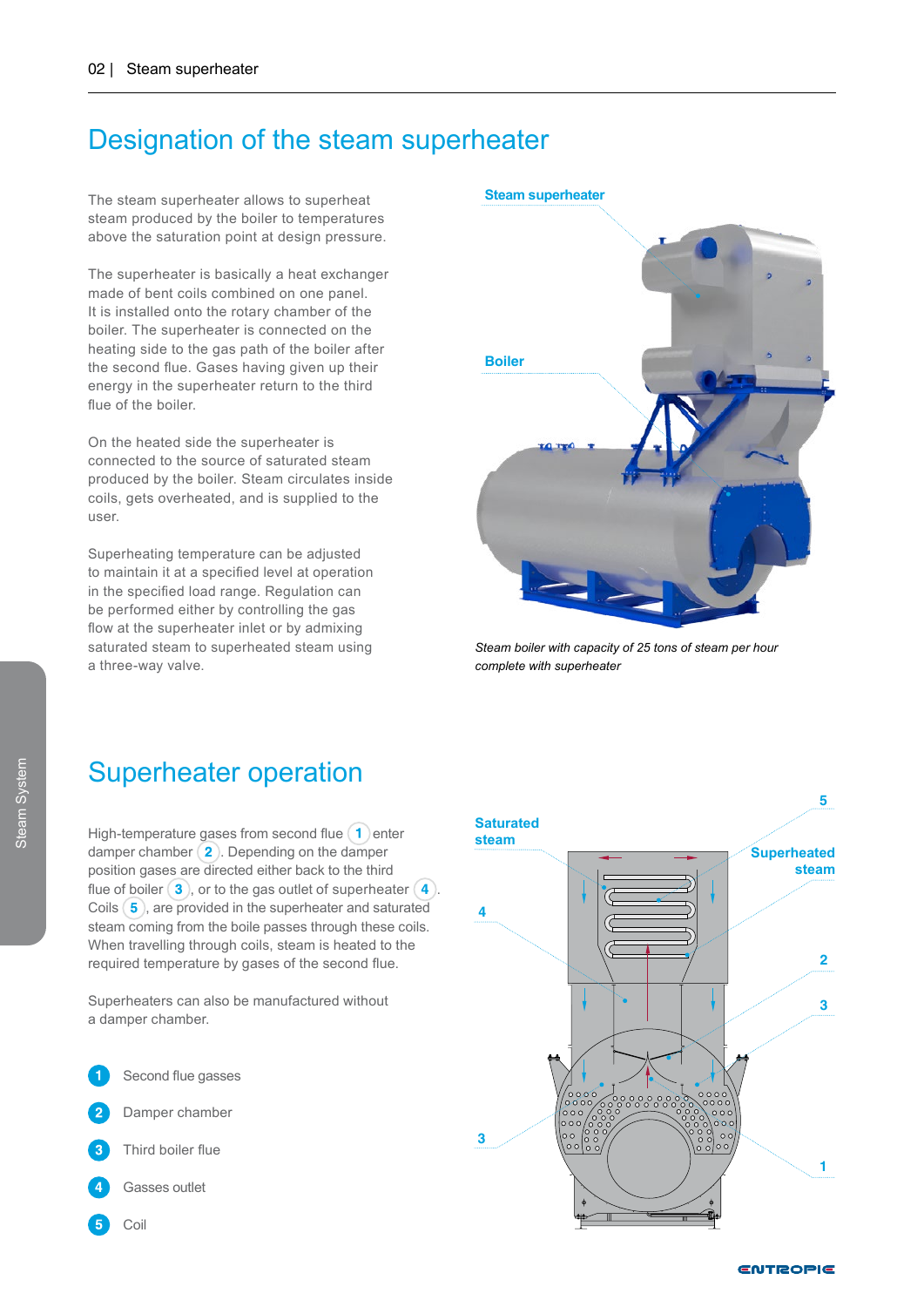# Overall and mounting dimensions

Technical data of the superheater shall be recorded in the check list at order finalization. The superheater is an integral structural part

of a steam boiler. Drawings and technical specifications of the superheater are presented in the boiler data sheet.

# Connection piping diagram

Schematic drawings presented in this section serve to explain functional processes and

do not claim to be complete in relation to structural details.